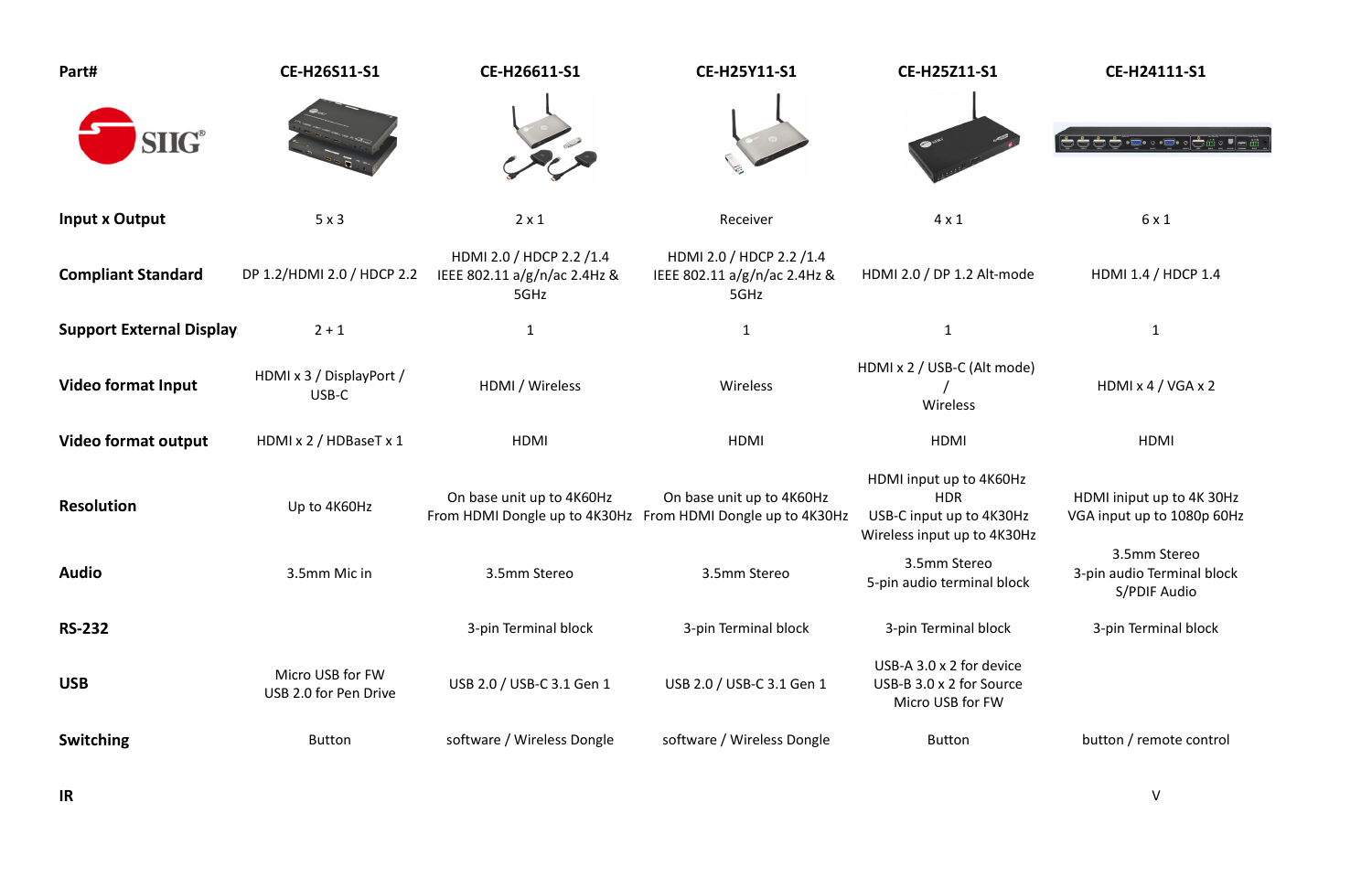| Part#                      | <b>CE-H26S11-S1</b>  | CE-H26611-S1                                                                                                      | <b>CE-H25Y11-S1</b>                    | <b>CE-H25Z11-S1</b>                          | CE-H24111-S1          |
|----------------------------|----------------------|-------------------------------------------------------------------------------------------------------------------|----------------------------------------|----------------------------------------------|-----------------------|
| <b>Network</b>             |                      | Gigabit PoE / Ethernet                                                                                            | Gigabit PoE / Ethernet                 |                                              |                       |
| <b>Control</b>             | <b>USB Software</b>  | software / Web GUI                                                                                                | software / Web GUI                     | panel button                                 | USB FW / RS-232 / 3.5 |
| <b>Additional Features</b> | Video 1080p Recorder | up to 16 units / Airplay / Wireless up to 16 units / Airplay / Wireless<br>Midia for Android / Security<br>Levels | Midia for Android / Security<br>Levels | Airplay / Miracast / Touch<br>screen support | Mountable             |
| <b>COO</b>                 | <b>TAA</b>           | China                                                                                                             | China                                  | China                                        | China                 |

# **USB FW / RS-232 / 3.5mm IR**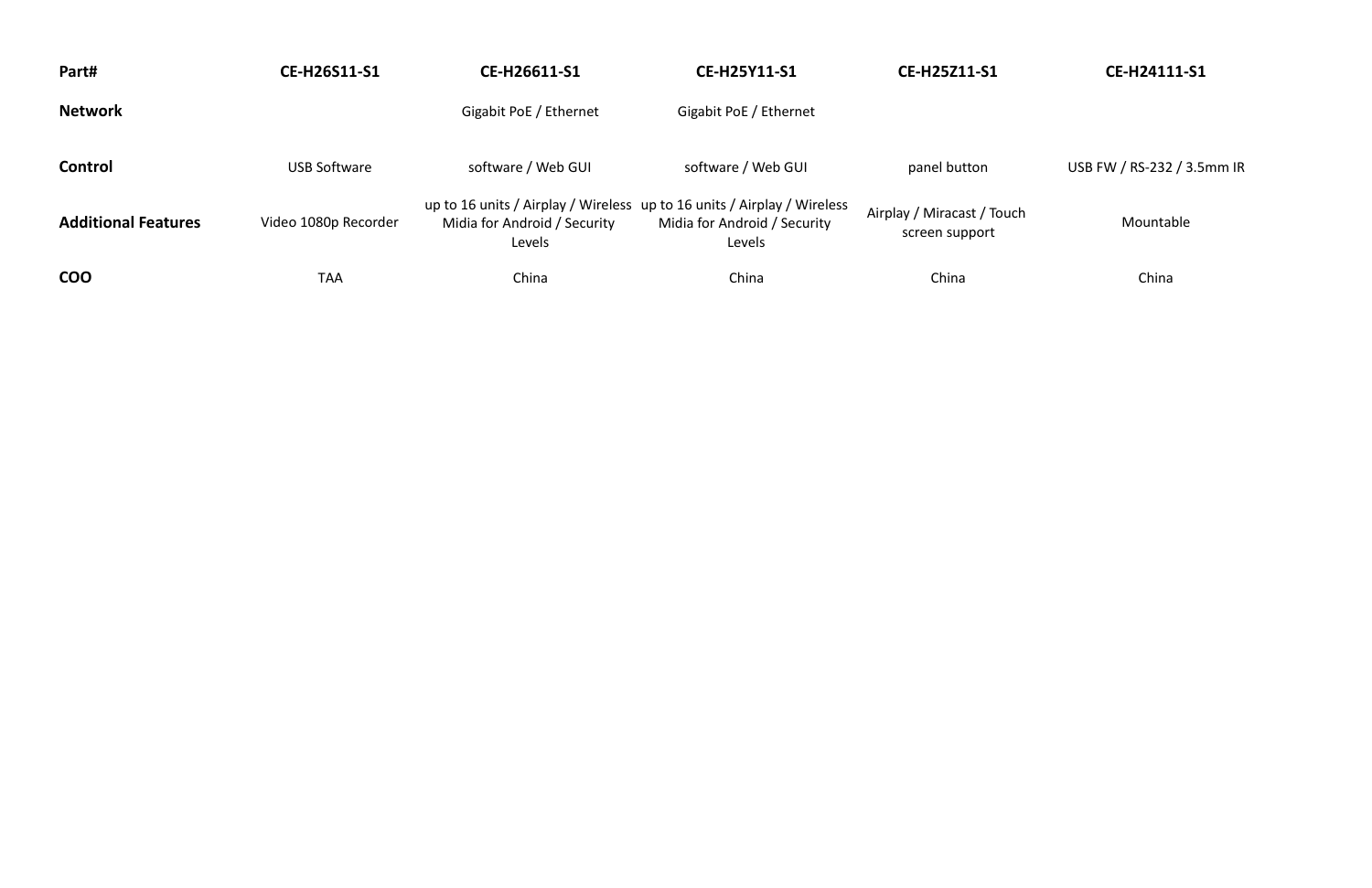| Part#                           | CE-H24311-S1                                                | CE-H25Q11-S1                 |  |
|---------------------------------|-------------------------------------------------------------|------------------------------|--|
| $SIIG^{\circ}$                  | $\boxed{0}$                                                 |                              |  |
| <b>Input x Output</b>           | 9x1                                                         | $3 \times 1$                 |  |
| <b>Compliant Standard</b>       | HDMI 1.4 / HDCP 2.2                                         | JP 1.2 / HDMI 2.0 / HDCP 2.2 |  |
| <b>Support External Display</b> | $\mathbf{1}$                                                | $\mathbf{1}$                 |  |
| <b>Video format Input</b>       | HDBaseT / DP / HDMI x 5 / VGA x 2 HDMI / Mini DP / USB-C    |                              |  |
| <b>Video format output</b>      | HDMI / HDBaseT                                              | <b>HDMI</b>                  |  |
| <b>Resolution</b>               | HDMI iniput up to 4K 60Hz 420<br>VGA input up to 1080p 60Hz | Up to 4K 60Hz                |  |
| <b>Audio</b>                    | 3-pin audio Terminal block<br>5-pin audio Terminal block    |                              |  |
| <b>RS-232</b>                   | 3-pin Terminal block                                        |                              |  |
| <b>USB</b>                      | USB 2.0 for FW                                              | USB power input              |  |
| <b>Switching</b>                | button / remote control                                     |                              |  |
| IR.                             | $\vee$                                                      |                              |  |